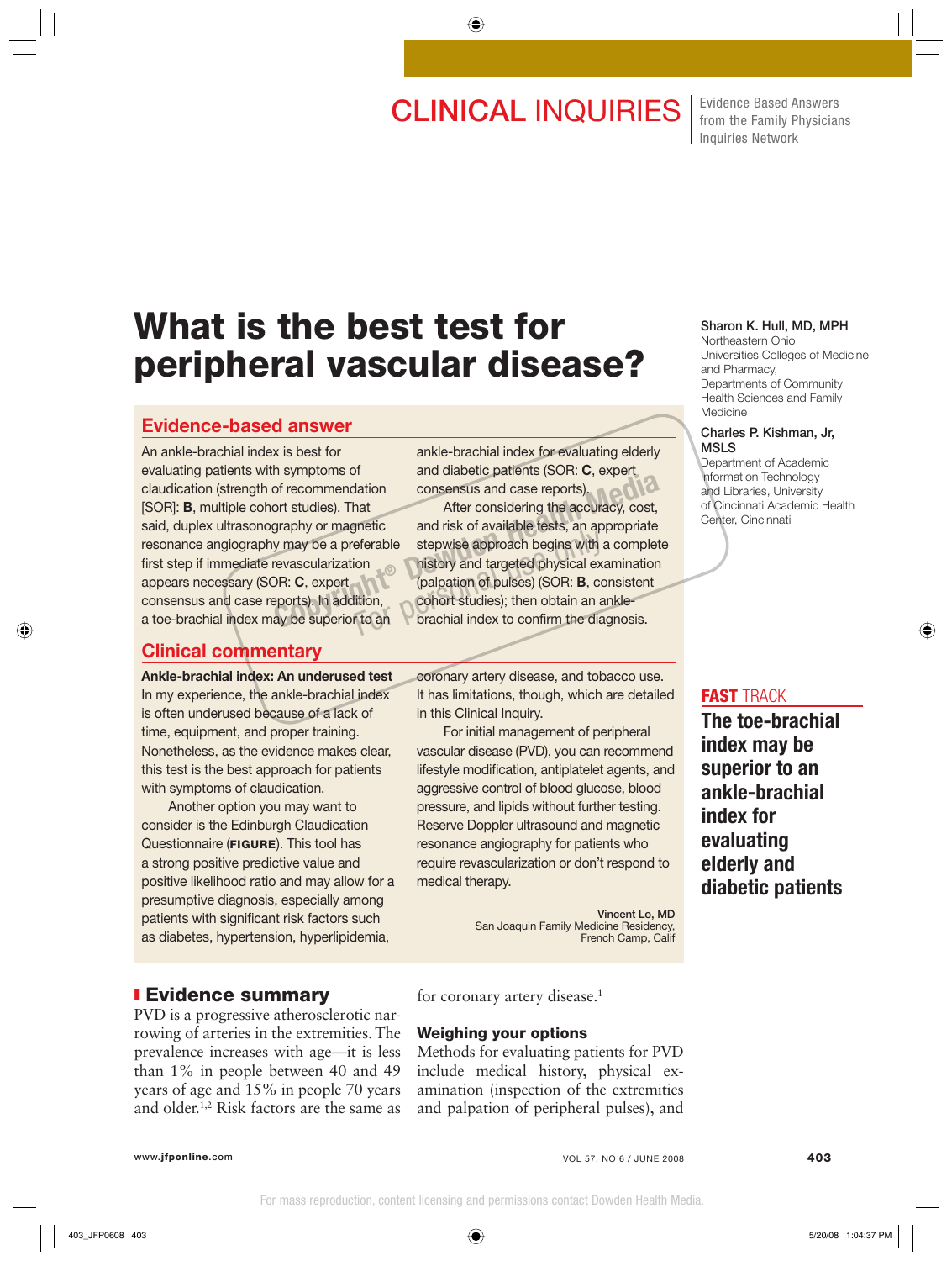# **The Edinburgh Claudication Questionnaire**

**1. Do you get a pain or discomfort in your leg(s) when you walk?** ❑ Yes ❑ No ❑ I am unable to walk

 *If you answered "Yes" to question (1), please answer the following questions. Otherwise, you need not continue.*

- **2. Does this pain ever begin when you are standing still or sitting?** ❑ Yes ❑ No
- **3. Do you get it if you walk uphill or hurry?**
- ❑ Yes ❑ No
- **4. Do you get it when you walk at an ordinary pace on the level?** ❑ Yes ❑ No
- **5. What happens to it if you stand still?** ❑ Usually continues more than 10 minutes. ❑ Usually disappears in 10 minutes or less.
- **6. Where do you get this pain or discomfort?** Mark the place(s) with an "x" on the diagram below.



Definition of positive classification requires all of the following responses: "Yes" to (1), "No" to (2), "Yes" to (3), and "usually disappears in 10 minutes or less" to (5); grade  $1 = "No"$  to (4) and grade  $2 = "Yes"$  to (4). If these criteria are fulfilled, a definite claudicant is one who indicates pain in the calf, regardless of whether pain is also marked in other sites; a diagnosis of atypical claudication is made if pain is indicated in the thigh or buttock, in the absence of any calf pain. Patients should not be considered to have claudication if pain is indicated in the hamstrings, feet, shins, joints, or appears to radiate, in the absence of any pain in the calf. Source: Leng GC, Fowkes FG.<sup>4</sup> Adapted with permission.

> ancillary testing (ankle-brachial index, duplex ultrasound, and magnetic resonance imaging with contrast, and angiography). The toe-brachial index may be useful in the elderly and patients with advanced diabetes because noncompressible vasculature in these patients may render the ankle-brachial index unreliable.<sup>3</sup>

> The **TABLE** lists the sensitivities, specificities, positive predictive values, and likelihood ratios for commonly used tests.3-8 The calculations assume peripheral vascular disease to have a prevalence

of 14% among people older than 60 years, based on pooled results from several epidemiologic studies.<sup>1</sup>

A questionnaire-based history of claudication (the Edinburgh Claudication Questionnaire) has been shown to have a high positive predictive value and likelihood ratio for PVD; physical examination techniques appear to be less predictive.4-7 However, the gold standard in the questionnaire study was "clinician determination," which carries a risk of subjectivity and lack of testing independence that may make the test appear more accurate than it is in typical application.

## **A stepwise approach**

After balancing the accuracy, cost, and risk of available tests, an appropriate stepwise approach to evaluation for PVD is:

**First,** do a complete history and targeted physical examination (palpation of pulses).

**Next,** obtain an ankle-brachial index to confirm the diagnosis.

**Then**, proceed directly to either duplex ultrasonography or magnetic resonance angiography when revascularization is clearly needed.<sup>9</sup>

The major advantages of the anklebrachial index include low cost and noninvasiveness (low potential for harm). However, it doesn't detect proximal aneurysms or PVD distal to the ankle, and it may be difficult to perform on patients with noncompressible distal vasculature. Adequately evaluating such patients may require invasive testing.

#### **Recommendations**

The US Preventive Services Task Force recommends against (D recommendation) any screening tests for PVD in patients *without symptoms*. 10 The American College of Cardiology gives a class I recommendation (tests for which there is evidence or general agreement that a procedure is useful, beneficial, or effective) to the ankle-brachial index as the baseline diagnostic tool for establishing peripheral vascular disease, except in elderly